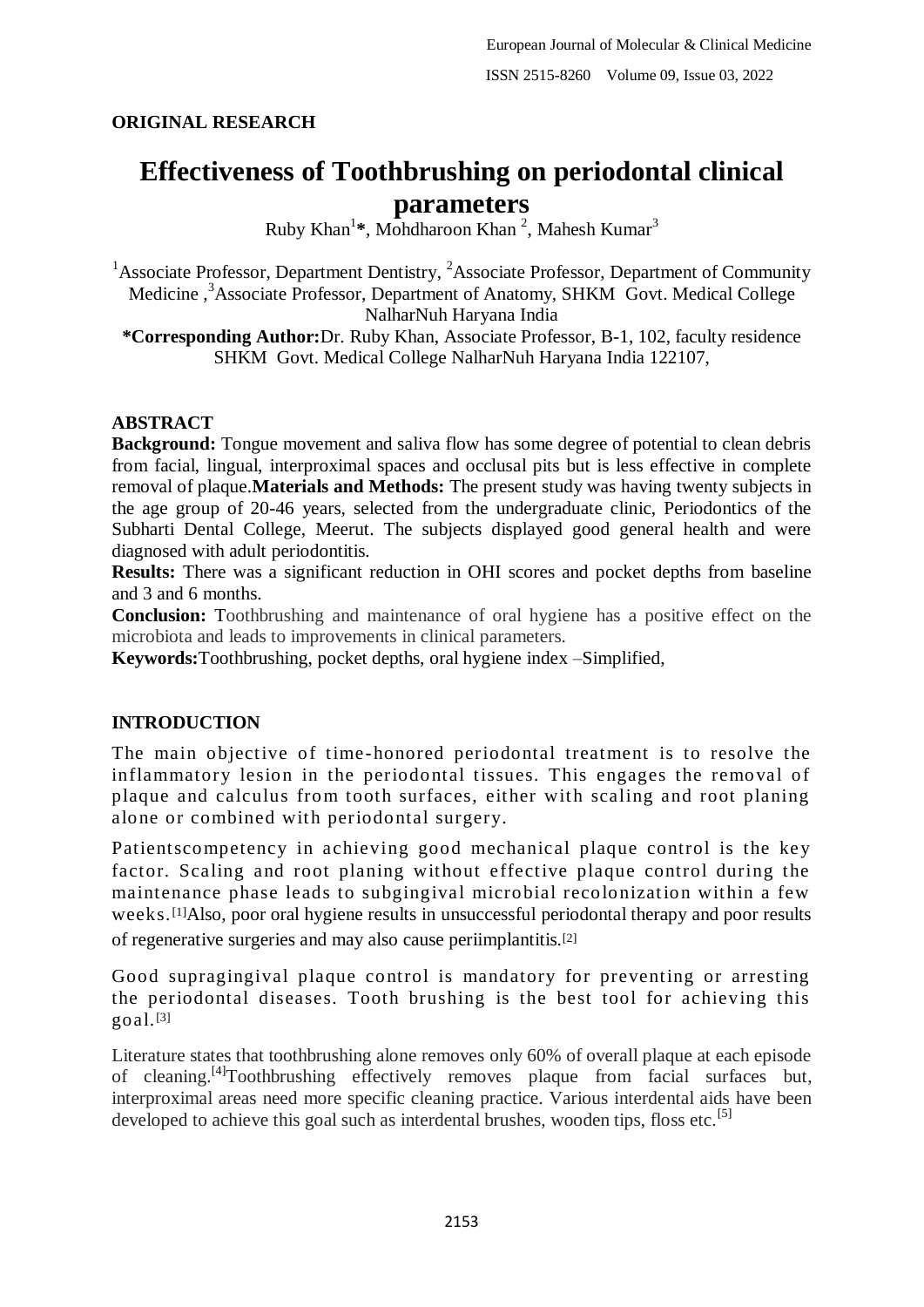The aim of this study was to estimate the changes in oral hygiene scores and pocket depth reduction after performing oral hygiene procedures and maintenance at the interval of 3 and 6 months.

# **MATERIALS & METHODS**

The present study was having twenty subjects in the age group of 20-46 years, selected from the undergraduate clinic, Periodontics of the Subharti Dental College, Meerut. The subjects displayed good general health and were diagnosed with adult periodontitis. Each patient displayed an interproximal intrabony defect in a posterior tooth which was evident radiographically and which manually probed equal to or more than 6mm. Adequate oral hygiene performance was measured by oral hygiene index –simplified. Ethical clearance was obtained from the institutional ethical committee for the present study.

Written consent was obtained from each participant. Each patient was given initial periodontal therapy on an individual basis including instructions in proper oral hygiene techniques, scaling and root planing. Additional instructions and re-enforcement of oral hygiene aids was provided at 3 months and 6 months to test group. The clinical parameters measured were oral hygiene index-simplified (OHI-S) and probing depths pre operative at baseline and post operative at the interval of 3 months and 6 months.

## **ARMAMENTARIUM**

- I. Diagnostic instrument set for clinical examination mouth mirror, tweezer, William's periodontal probe, explorer no. 23.
- II. Manual Scaling, Root planing and Curettage instruments Hu Friedy sickle scaler, universal scaler and curettes.
- III. Ultrasonic Scaler

**Statistical analysis**: Once data was collected and tabulated using MS Office Excel, the tabulated data was then analyzed on SPSS version 10.0. Descriptive Analysis was done using Percentages, Proportions, Mean and Standard Deviations and inferential Analysis was done using unpaired T-tests, chi-square. P value of  $\langle 0.05 \rangle$  is taken as significant, P  $\langle 0.001 \rangle$  = highly significant and  $P > 0.05$  as non significant

# **RESULTS**

On applying unpaired student "t" statistics to test the significant difference in oral hygiene improvement for group "A" and "B" patients pre operatively and post operatively at 5% and 0.01% level of significance, the following effect was found**: (Table 1)**

## **Table 1. Statistical test application on OHI-S scores for test group (group A)**

| <b>TIME</b>                                      | $MEAN \pm STANDARD$<br><b>DEVIATION</b> | T calculated | T tabulated<br>$(18,0.05)=2.10$<br>$(18,0.001)=3.92$ |
|--------------------------------------------------|-----------------------------------------|--------------|------------------------------------------------------|
| <b>BASELINE</b><br><b>VERSUS</b><br><b>THREE</b> | $1.15 \pm 0$                            | 5.22         | $P < 0.05*$<br>$P < 0.001*$                          |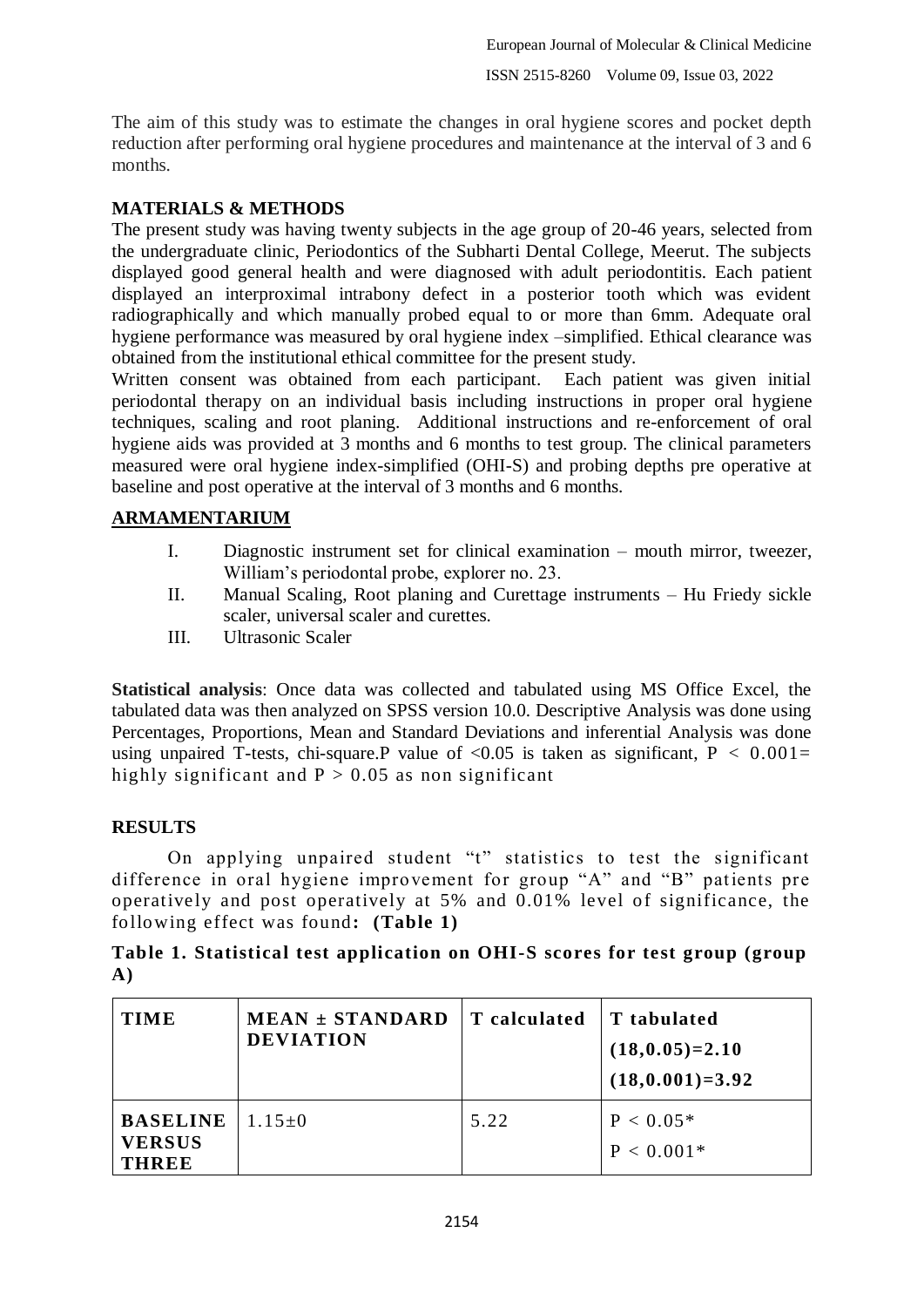European Journal of Molecular & Clinical Medicine ISSN 2515-8260 Volume 09, Issue 03, 2022

| <b>MONTHS</b>                                                                  |      |                              |
|--------------------------------------------------------------------------------|------|------------------------------|
| <b>BASELINE</b>   $1.07\pm0.2$<br><b>VERSUS</b><br><b>SIX</b><br><b>MONTHS</b> | 2.43 | $P < 0.05*$<br>$P > 0.001**$ |

 $*$  P < 0.05 = significant,  $*$  P < 0.001 = significant

\*\*  $P > 0.001$ = non significant

Table 2. Statistical test application on OHI-S scores for control group (group B)

| <b>TIME</b>                                                       | $MEAN \pm$<br><b>STANDARD</b><br><b>DEVIATION</b> | T calculated | T tabulated<br>$(18,0.05)=2.10$<br>$(18,0.001)=3.92$ |
|-------------------------------------------------------------------|---------------------------------------------------|--------------|------------------------------------------------------|
| <b>BASELINE</b><br><b>VERSUS</b><br><b>THREE</b><br><b>MONTHS</b> | $1.05 \pm 0.55$                                   | 6.5          | $P < 0.05*$<br>$P < 0.001*$                          |
| <b>BASELINE</b><br><b>VERSUS</b><br><b>SIX</b><br><b>MONTHS</b>   | $1.37 \pm 0.05$                                   | 6.2          | $P < 0.05*$<br>$P < 0.001*$                          |

 $*$  P < 0.05 = significant,  $*$  P < 0.001 = significant

|                     | Table 3. Statistical test application on Probing Depths for test group |  |  |  |
|---------------------|------------------------------------------------------------------------|--|--|--|
| $(\text{group } A)$ |                                                                        |  |  |  |

| <b>TIME</b>                                                       | $MEAN \pm$<br><b>STANDARD</b><br><b>DEVIATION</b> | <b>T</b> calculated | T tabulated<br>$(18,0.05)=2.10$<br>$(18,0.001)=3.92$ |
|-------------------------------------------------------------------|---------------------------------------------------|---------------------|------------------------------------------------------|
| <b>BASELINE</b><br><b>VERSUS</b><br><b>THREE</b><br><b>MONTHS</b> | $3.6 \pm 0.48$                                    | 5.9                 | $P < 0.05*$<br>$P < 0.001*$                          |
| <b>BASELINE</b><br><b>VERSUS</b>                                  | $3.5 \pm 0.72$                                    | 5.22                | $P < 0.05*$                                          |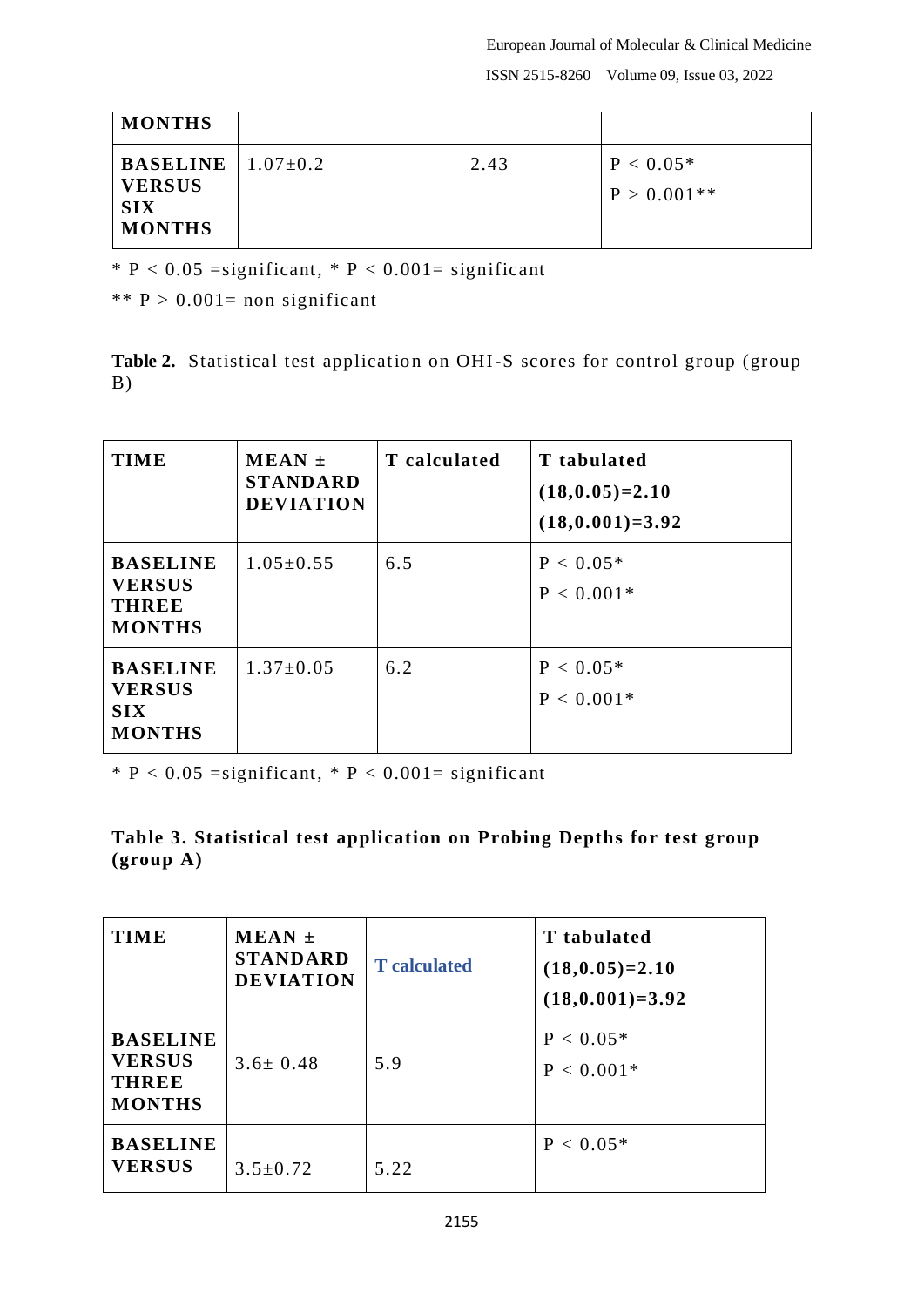| <b>SIX</b> |  | $P < 0.001*$ |
|------------|--|--------------|
| MONTHS     |  |              |

 $*$  P < 0.05 = significant,  $*$  P < 0.001 = significant

## **Table 4. Statistical test application on Probing Depths for control group (group B)**

| <b>TIME</b>                                                       | $MEAN \pm$<br><b>STANDARD</b><br><b>DEVIATION</b> | T calculated | T tabulated<br>$(18,0.05)=2.10$<br>$(18,0.001)=3.92$ |
|-------------------------------------------------------------------|---------------------------------------------------|--------------|------------------------------------------------------|
| <b>BASELINE</b><br><b>VERSUS</b><br><b>THREE</b><br><b>MONTHS</b> | $3.9 \pm 0.29$                                    | 9.2          | $P < 0.05*$<br>$P < 0.001*$                          |
| <b>BASELINE</b><br><b>VERSUS</b><br><b>SIX</b><br><b>MONTHS</b>   | $4\pm 0.37$                                       | 10           | $P < 0.05*$<br>$P < 0.001*$                          |

 $*$  P < 0.05 = significant,  $*$  P < 0.001 = significant

#### **DISCUSSION**

The main symptoms of periodontal disease involve loss of periodontal tissue attachment, bone and pocket formation. It is imperative to recognize the role of bacteria accumulating in the periodontal pocket. There is ample literature which upholds the effectiveness of scaling and root planning in removing plaque deposits by scraping on tooth surface within the periodontal pocket, thereby reducing pocket depth. <sup>[6]</sup>Toothbrushing decreases the gingival bacterial diversity and helps in preventing periodontitis.<sup>[7]</sup>

Mechanical cleaning alone is not sufficient so adjunctive protocols have been advocated. Multiple trials have also used antimicrobial agents and antiseptic rinses as an addition to conventional therapy.

In one study it was observed that bleeding on probing, pocket depth and levels of subgingival counts and putative periodontal pathogens was greatly reduced after 14 days of subgingival root brushing. This reduced probing depths by a mean of 1.8mm and recuced number of bacteria. Also, no significant clinical chnges were seen after 14 days where patients pre existing oral hygiene regimen was unaltered. [8]

In test group (Group A) pretreatment mean OHI-S score was  $2.07 \pm 0.50$ and had decreased to  $1.0\pm0.3$  at 6 months interval. In control group (Group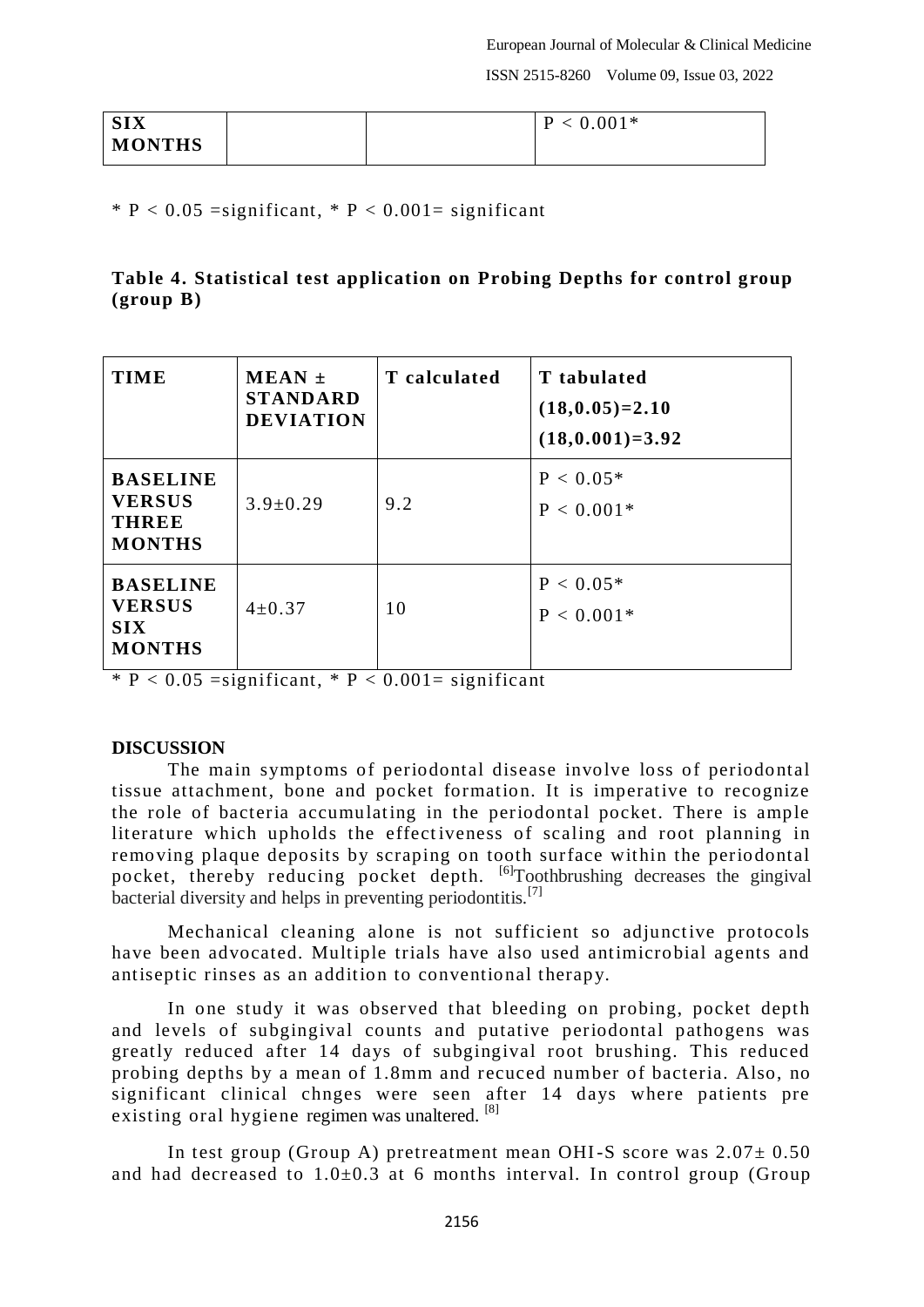B) mean OHI-S score was  $2.08 \pm 0.48$  and  $0.71 \pm 0.53$  pretreatment and post treatment respectively.

Mean probing depth in test group was  $7.8 \pm 1.13$  mm pre operatively and it was reduced to  $4.3 \pm 1.85$  mm (average reduction of 3.5 mm) post operatively. In Control group it was  $7.9 \pm 1.1$  mm and  $3.9 \pm .73$  mm (average reduction 4 mm) pre and post operatively. Inter group comparison of probing depth reduction was not significant statistically.

The improvement in mean  $OHI - S$  score in the present study support the observed treatment e ffects obtained under a strict plaque control regimen. It is in conformity with various studies. Cortelleni et al in 1993 explained that the long term clinical trials have in fact demonstrated that good clinical results can be obtained and maintained over time only if an optimal plaque control regimen in instituted. Conversely, deterioration of the root hygiene levels result in impairment of obtained therapeutic effect. [9]

Karapataki et al in 2000 evaluated the oral hygiene performance by plaque index and soft tissue index and showed that the post surgical compliance was in general of a high level with few site showing plaque or gingivitis.  $[10]$ 

Zybutz et al2000 suggested that the level of post operative oral hygiene and efficacy of supportive care programme may be the most critical for G.T.R. treatment outcomes.<sup>[11]</sup>

Interdental cleaning aids provide a significant benefit over brushing as a montherapy. But, the use of these aids may not achie ve the same results if not effectively performed. They rely on patient comfort, acceptance and the motivation of the patient.

Presently no specific protocol exists with proven superiority, in terms of effectiveness over scaling and root planning procedure s. Some clinicians advocate the use of antibiotics for specific microbial load. But the evidence for benefit of this drug based control of pathogens is not satisfactory. Bacterial microflora recolonises the treated sites after some time.the degree of recolonization depends on treatment modality, distribution patterens of microbiota elsewhere in the oral cavity and the quality of patients oral hygiene protocol. Further efforts are required to optimize procedures addressing the microbial colonization of periodontal pocket.  $\frac{16}{16}$ 

**CONCLUSION:** The findings of this study support the earlier reportings that toothbrushing and maintenance of oral hygiene has a positive effect on the microbiota and leads to improvements in clinical parameters. Moreover, if oral hygiene maintenance is maintained constantly enough, the bacterial plaque has limited chances of invading the periodontal tissues.

**Acknowledgment:** I would also like to express my profound gratitude to all the participants

for their co-operation and for their immense faith they reposed in me